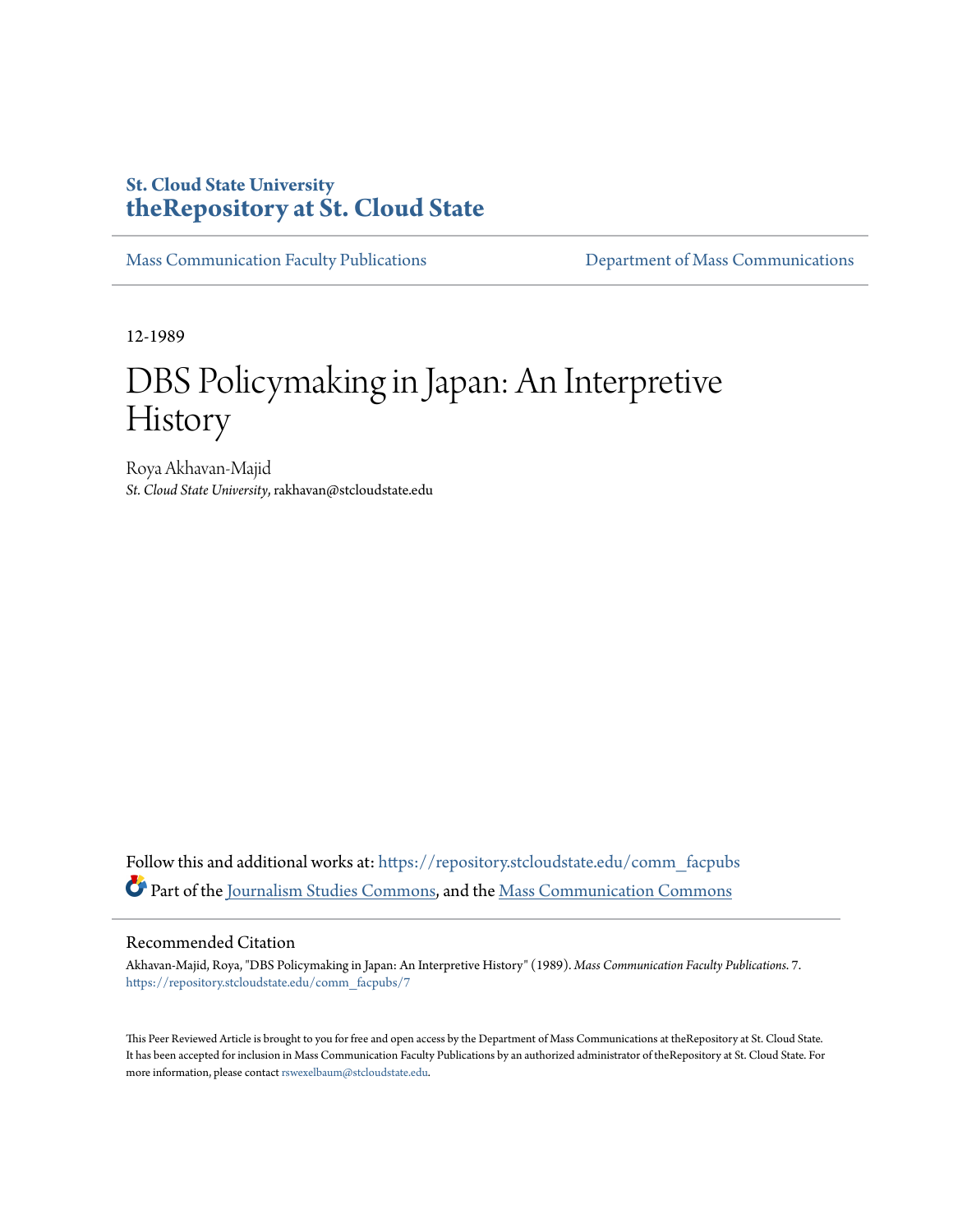# DBS policymaking in Japan

# An interpretive history

Roya Akhavan-Majid

*Despite Japan's successful experimentation with DBS technology, fundamental conflicts of interest between NHK and Japan's commercial broadcasters continue to chart an uncertain course for the future of Japan's DBS programme. This study traces the history of DBS policymaking in Japan, focusing on the role of the conflict between the two power groups in shaping Japanese DBS policy. The author highlights important policy considerations and discusses how the conflict between NHK and the commercial broadcasters must be resolved in order for Japan's DBS programme to be successfully implemented.* 

Since the inception of Japan's DBS programme in 1972, direct broadcast satellite policy-making in Japan has been fraught with strong clashes of interest between  $NHK<sup>1</sup>$  and Japan's commercial broadcasters. Despite partial compromises which have allowed direct satellite broadcasting to move forward in Japan, fundamental conflicts of interest between the two power groups continue to chart an uncertain course for the future of Japan's DBS programme.

In an effort to provide an interpretive framework for understanding Japanese direct broadcast satellite policy, this study focuses on an analysis of the conflicting interests which have shaped DBS policy in Japan throughout the 1972-88 period.

Outlined below are the basic directions of the interests of each relevant power group - NHK, the Ministry of Posts and Telecommunications, and the commercial broadcasters - in relation to direct broadcast satellite policies. A detailed account of the conflicts arising from these different interests appears in the context of the discussion on the policy-making process.

#### N H K

NHK's pioneering role in experimentation with and development of new broadcasting technologies has always been a major component of its national prestige. Policies most favourable to NHK, therefore, would be those enabling it to continue its present domination of direct broadcast satellite development and operation in Japan.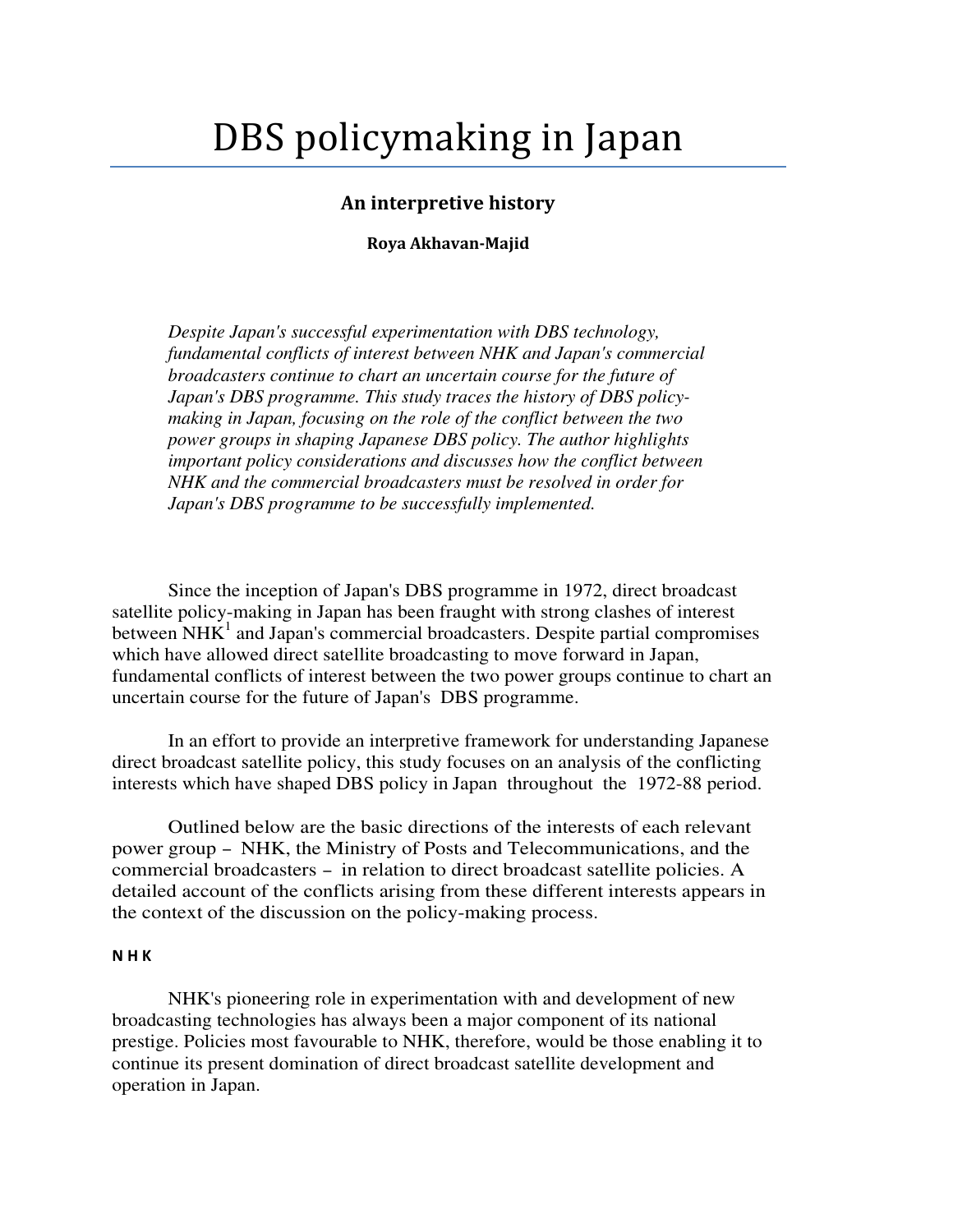#### Ministry of Posts and Telecommunications (MPT)

As Japan's primary telecommunications authority, MPT would most benefit from policies that consolidate its position as the promoter and regulator of the new technology.

Among the major components of MPT's power and jurisdictional authority in Japanese broadcasting is its direct supervisory responsibility for the country's public service broadcasting system, NHK. A strong and prestigious NHK, therefore, may be considered as a source of power for MPT as the supervising authority.

It may thus be expected that in the policy-making process, MPT would support policies that lead to the successful development and utilization of DBS technology, and help to enhance NHK's status and prestige.

### Commercial broadcasters

In theory, Japanese broadcasting is based on a local origination system. In actuality, however, Japan's local commercial stations function primarily as 'affiliates' to the five major Tokyo 'key' stations, their major reason for existence being to relay the 'network' programmes.<sup>2</sup> Because direct broadcast satellites can perform this relaying function in a much more efficient manner, they are considered to pose a serious threat to Japan's local commercial broadcasters.

Although this particular threat does not apply directly to the Tokyo key stations, a number of factors make DBS technology as threatening to the interests of Japanese 'network' stations as to those of their local affiliates.

The first reason is that the financial interests of the key stations cannot, in effect, be separated from those of the local stations because of the extensive interlocking which exists between the 'networks' and their 'affiliates' through the conglomerate ownership of the media in Japan.<sup>3</sup>

Media ownership in Japan is concentrated primarily in the hands of five major mass media conglomerates which own newspaper and broadcasting enterprises all over the country. The five major national newspapers, Yomiuri, Asahi, Mainichi, Nikkei, and Sankei, are tied in cross-media ownership to Tokyo's five key television stations NTV, TV Asahi, TBS, TV Tokyo, and Fuji TV respectively. Despite regulations,<sup>4</sup> each of the five media conglomerates is headed by the same person who is often simultaneously the chairman of the key station and the president of the newspaper enterprise. In addition to the five national newspapers and broadcasting networks, media ownership in these conglomerates also extends to the local newspapers and television stations. Thus, although broadcasting regulations bar the key stations from owning shares in the local stations, an indirect interlocking between the interests of the Tokyo key stations and their local 'affiliates' is created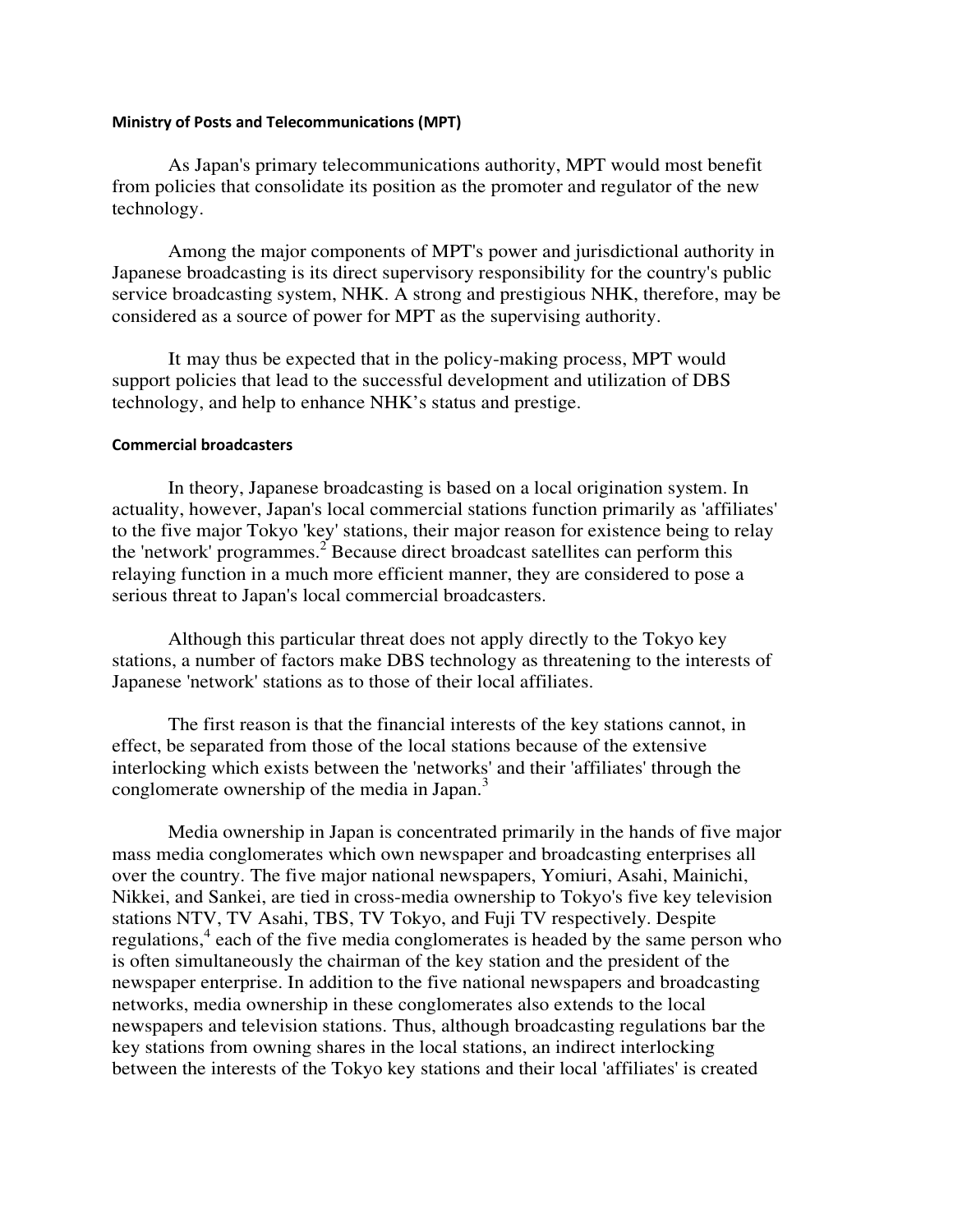through extensive investments made by Japan's major newspapers in local television stations.<sup>5</sup>

Another threat posed by direct broadcast satellites to Japan's commercial broadcasters is in the area of advertising. With the intense interest of Japan's giant corporations in the type of nationwide advertising made possible by high definition satellite broadcasting technology,<sup>6</sup> it is only natural for Japan's commercial broadcasters to fear a major loss of revenue to advertising-supported DBS channels.

It would thus be in the best interests of the Japanese commercial broadcasters either to halt the development of commercially operated direct broadcast satellites in Japan, or to dominate any such channels as the primary shareholders and programme providers.

#### The policy-making process

Japanese direct broadcast technology was developed by the Japan Space Development Committee and the National Space Development Agency (NASDA) as part of the country's national space development project.<sup>7</sup> In the context of Japan's space programme, the primary objectives of the DBS programme were to enable Japan to participate in the full spectrum of world space activities, and secure for Japan a strong international position as a leading provider of space technology.

Japan's first experimental DBS project was initiated by the joint efforts of MPT and NHK in 1972. Launched in 1978, the experimental satellite (BSE) functioned until 1980 when a transponder failure brought a halt to the project. NHK, which bore 60% of the project's costs, used BSE to carry out various experiments including High Definition Television and multiplex sound broadcasting.<sup>8</sup>

Subsequent to the completion of the BSE project, plans were initiated for the development of Japan's first operational satellite, BS2, to be launched as two satellites BS2-a (1984) and BS2-b (1985).<sup>9</sup> As in the case of the experimental satellite (BSE), BS2 was developed for exclusive use by NHK in fulfilling its mandate of providing nationwide coverage of its programmes and carrying out innovative technological experiments. With the launching of BS2-a in 1984, NHK was able to extend its geographical coverage to the 440 000 households which remained beyond the reach of NHK signals. $^{10}$ 

NHK's close involvement in the development and exclusive use of Japan's first two direct broadcast satellites proved from the beginning to be a source of great anxiety for the country's commercial broadcasters, $\frac{11}{1}$  an anxiety which did not seem to be relieved by NHK's repeated assurances that it intended to use the satellites only for nationwide coverage and experimental purposes.

The commercial broadcasters' general peril at the country's involvement in DBS technology, however, began to reach new heights in 1980, when MPT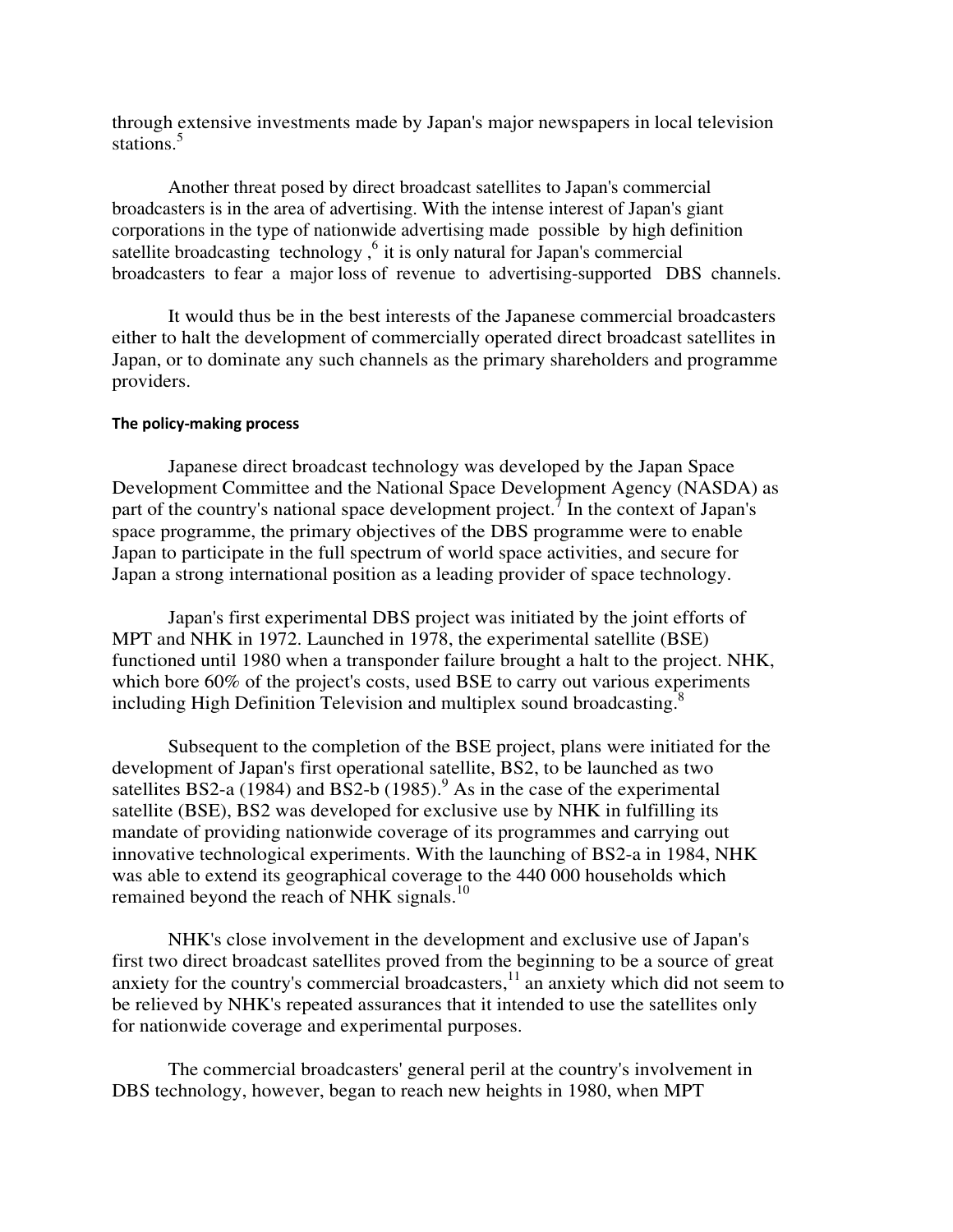announced its intention to launch a new four-channel satellite (BS3) in 1988, allocating one of the four channels for commercial broadcasting purposes. Of the three remaining channels, one would be allocated to the Ministry of Education for establishing a University of the Air, and two would continue to be used by NHK for nationwide coverage and experimental purposes.

The announcement by MPT of its plans met with the strong opposition of Japan's commercial broadcasters. Viewing DBS technology as a major threat to the reason for existence of the local stations, National Association of Commercial Broadcasters (NACB) chairman, Tadao Kunieda, publicly expressed his opposition to commercial use of DBS and insisted that neither the commercial broadcasters nor any other business entity should participate in the project. $^{12}$ 

Subsequently, in order to adjust the intensely conflicting interests in the broadcasting community and to further develop its DBS policies, MPT established in July 1980 a Study Committee on the Diversification of Broadcasting. As is the norm in such cases, the committee consisted of representatives of all relevant elite interests including NHK, the National Association of Commercial Broadcasters (NACB), Japan Editors and Publishers Association (NSK), and Japan's largest advertising agency, Dentsu. $^{13}$ 

Such semi-formal 'study committees' and 'advisory groups', bringing the parties to the conflict together for the purpose of achieving compromise, constitute the primary structures of telecommunications policy-making in Japan. Even in cases where changes in policy entail the passing of legislation by the Diet, the actual process of bargaining and decision-making takes place in far more informal 'policy study groups' representing the contending elite interests.<sup>14</sup>

In order to resolve the conflict and reach a compromise between the opposite views taken by the commercial broadcasters on the one hand and MPT and NHK on the other, the committee focused on finding a means of minimizing the adverse impact of the planned commercial DBS on the commercial broadcasters. In so doing, the committee made two specific recommendations. First , that the commercial channel be operated on the basis of a joint venture among existing commercial broadcasting entities and related interests and , second, that a system of paytelevision rather than advertising be adopted as the source of revenue.<sup>15</sup>

Upon the issuance of the final report of the MPT Study Committee in 1982, a special committee, organized by the National Association of Commercial Broadcasters to finalize the Association's position in relation to the Committee's recommendations, concluded its deliberations as follows:

*If a third party other than the existing commercial broadcasting companies starts commercial satellite broadcasting funded by revenue from advertising, the existing commercial broadcasting companies will be seriously affected. Thus, in order to prevent such an undesirable situation, the commercial broadcasting*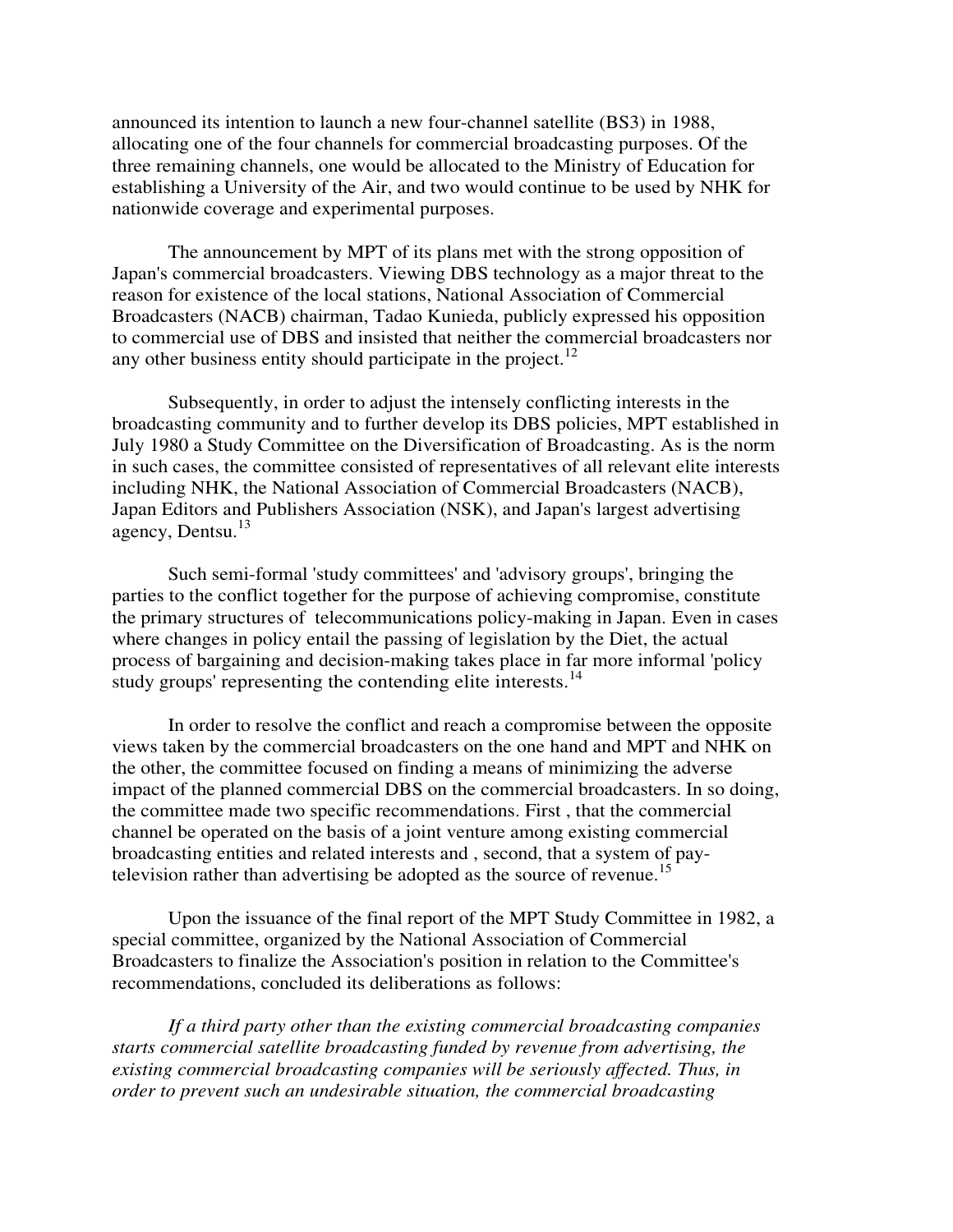*companies consider it necessary to cooperate in satellite broadcasting . . . [The commercial broadcasters] intend to obtain one channel of the BS3 for commercial broadcasting, with revenue for its operation to be derived from pay- television . . . Capitalization of the joint venture company will be raised from [the commercial broadcasters as well as] other investors, but the combined share of the commercial broadcasters will be at least 51% of the total capital.<sup>16</sup>*

Thus, ultimately, faced with MPT's determination to launch the satellite, and fearing competition from other businesses eager to invest in the project, the commercial broadcasters agreed to participate in BS3, assuming that there would be no advertising and that they would hold a majority of the shares of the proposed commercial channel.

Despite the seeming resolution of the conflicts at the time, however, several new developments followed which, once again, created problems for the commercial broadcasters and their participation in BS3's commercial channel.

First, as negotiations regarding the allocation of shares in the planned joint venture company progressed, it became apparent that there was a much larger number of businesses interested in investing in the new company than had been originally anticipated. By the time the process of negotiations ended, the commercial broadcasters were left with a mere 19% of the shares as opposed to the majority share they had expected.<sup>17</sup> The rest of the shares were allocated as follows: the five major newspaper companies obtained 16%, other media-related businesses such as movie companies, publishers and advertising agencies received 4.6%, with the lion's share of over 60% going to a variety of big businesses, including Japan's major banks and trading houses.<sup>18</sup> In agreeing to give up their demand for a majority of the shares, the commercial broadcasters were given full control over the marketing and programming affairs in the joint venture company.<sup>19</sup> Nevertheless, a general sense of dissatisfaction continued to linger among the commercial broadcasters.<sup>20</sup>

A further blow to the interests of the commercial broadcasters came in 1985, when NHK began considering plans to use one of the two DBS channels allocated to it to start a new NHK channel devoted to special DBS programming. (This move was formally authorized by MPT in June 1987, and the new service began a month later in July 1987.<sup>21</sup>) Taking advantage of its position as a public broadcaster supported by receiver fees, NHK later announced that it intended ultimately to finance the new DBS channel by charging an additional fee from all Japanese households equipped with a DBS dish antenna.<sup>22</sup> By charging an additional receiver fee for the DBS service, much in the same manner as fees are charged to every household owning a television set , NHK would be able to guarantee for itself a minimum revenue commensurate with the number of DBS dish antennas sold in Japan.

The sudden change in NHK's DBS plans created a formidable threat of competition for the commercial broadcasters, a competition which would be especially difficult to beat because of NHK's ability as a public broadcaster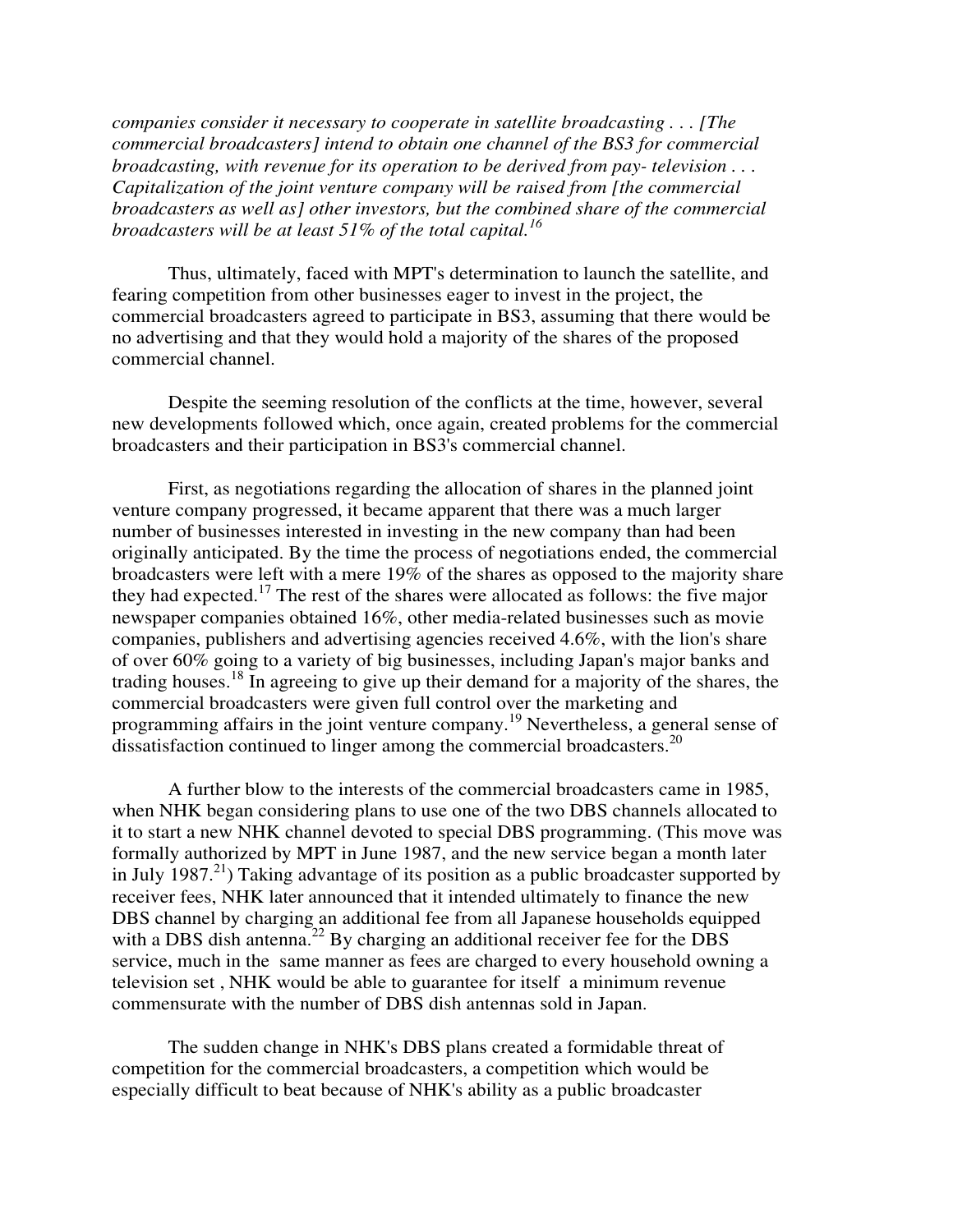automatically to count the DBS-equipped households as 'subscribers' to its DBS service, leaving the commercial broadcasters with the task of soliciting additional subscriptions from the same pool of households.

Even more worrying to the commercial broadcasters, however, was the coupling of these aggressive moves with a growing tendency on the part of NHK to participate in a variety of commercial activities.

Since the late 1970s, because of the saturation in the number of television receivers, on the one hand, and the increasing programme production costs, on the other, NHK had been faced with a ballooning deficit.<sup>23</sup> Because of the political difficulty of raising the receiver fees every time a budget deficit threatens, NHK requested and received MPT's permission in 1982 to engage in a wider range of outside commercial activities to support its public service programming.<sup>24</sup> Legally, it is legitimate for a public broadcasting entity in Japan to engage in commercial activities as long as it does not actually air advertisements, which is the only commercial activity specifically ruled out in the context of the Broadcast Law.

Since then, to the horror of commercial broadcasters, NHK had continued to expand its commercial involvement through engaging in such activities as:

- The establishment in 1985 of NHK Enterprises, a profit-orientated subsidiary of NHK, mandated, among other things, to produce programmes for commercial distribution.<sup>25</sup>
- Major investment in two out of the three commercial teletext services operating in Japan since  $1985.<sup>26</sup>$
- Development of plans to invest in, as well as function as a major programme provider to, cable television.<sup>27</sup>
- Consideration of the idea of accepting 'corporate image' (as opposed to 'product') advertising.<sup>28</sup>
- Soliciting sponsorship by major Japanese manufacturers of posters and billboards advertising NHK programmes.<sup>29</sup>

One such poster, sponsored by NEC, for example, advertised NHK's coverage of the viewing of Halley's Comet, while emphasizing NEC's role in developing the technology which made the viewing of the comet possible. Another poster sponsored by Fujitsu, advertised a series of other NHK programmes, while prominently displaying Fujitsu Company's identification.

NHK's growing contact with Japan's major manufacturers, and its increasing involvement in commercial activities, thus led Japan's commercial broadcasters to consider NHK"s ultimate commercialization as an imminent possibility.

Should such fears of an ultimate NHK commercialization materialize, it would mean, among other things, that NHK would suddenly turn into a giant commercial entity in charge of two fully fledged high definition DBS channels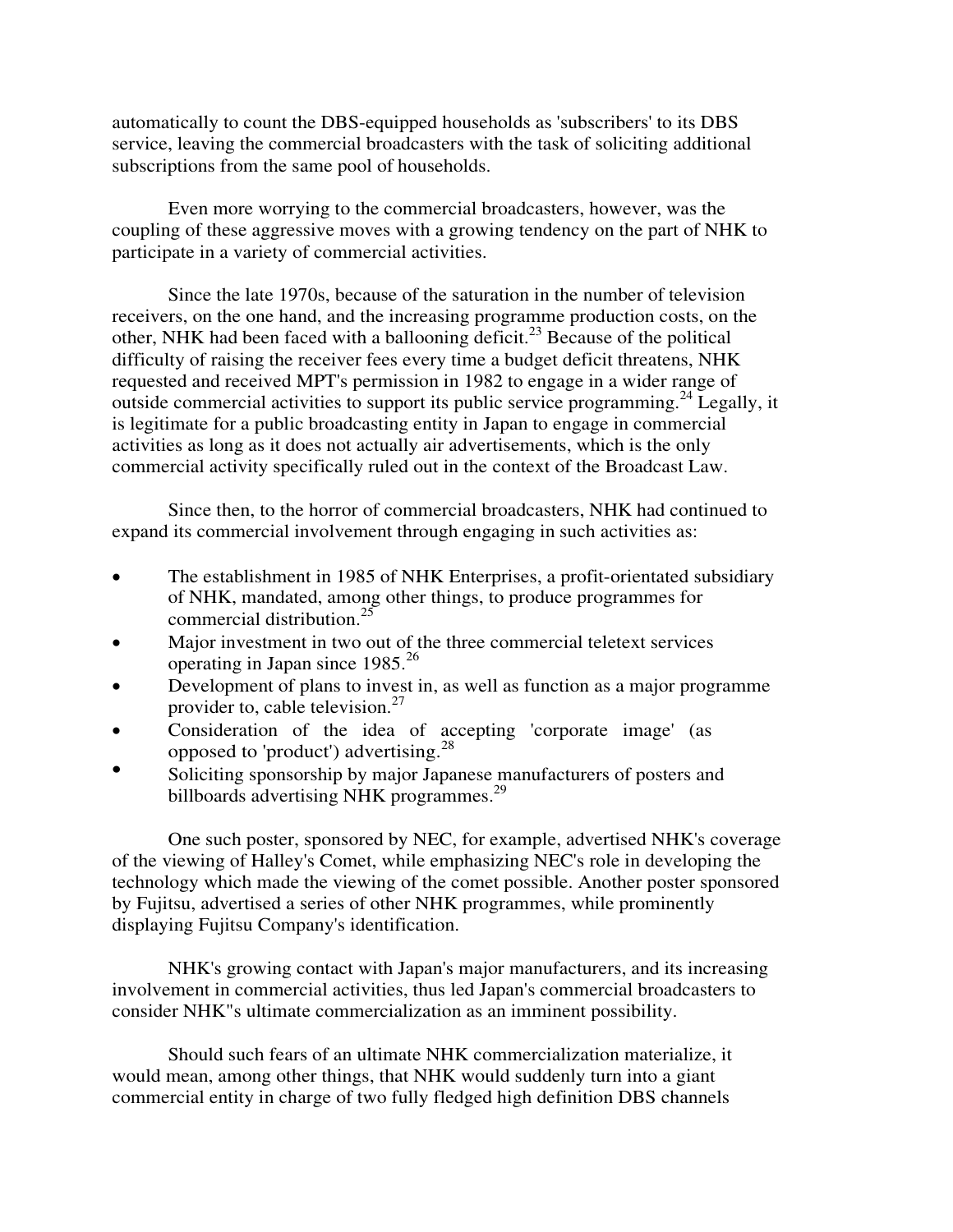greatly sought after by major national advertisers,  $30$  a possible development that spells doom to Japan's commercial broadcasters.

Subsequently, the commercial broadcasters have tried, in a number of ways, to halt NHK's increasing tendency toward commercialization. Among the commercial broadcasters' efforts in countering such moves by NHK have been:

- Repeated appeals to MPT to limit the scope of NHK's involvement in new broadcasting activities $31$  which tend to increase its budget deficit and subsequently legitimize its involvement in commercial activities.
- Personal appeals to the president of NHK, requesting a halt to all forms of advertising-related activity, including manufacturer- sponsored posters.<sup>32</sup>
- Private encouragement of the idea of government support for NHK as an alternative means of reducing NHK deficit.<sup>33</sup>

Thus far, however, the commercial broadcasters have had little success, either in containing NHK's expanding activities, or in reversing its tendency towards commercialization. This, of course, is due primarily to the fact that the change in NHK's orientation is not so much a result of deliberate policy choices made within NHK, but rather a function of the growing – and largely irreversible – financial pressures which currently face not only NHK, but also a number of other public service broadcasting systems.

In the meantime, the general threat to the commercial broadcasters' interests has continued to grow as a result of NHK's success with its special DBS channel inaugurated in July 1987. The new round-the-clock 'Satellite TV No 1' channel - which can be received via a 45 cm dish antenna - has met with much public enthusiasm,<sup>34</sup> driving up the number of homes equipped to receive DBS in Japan from 230 000 in September 1987 to one million in December 1988.<sup>35</sup>

Obviously, the lack of success on the part of the commercial broadcasters in obtaining a majority of the shares in the commercial DBS channel, and NHK's plans to compete in DBS programming coupled with its growing commercial activities, has created a situation in which it would be utterly self-destructive for the commercial broadcasters to participate in and actually promote DBS broadcasting in Japan. Thus, despite their formal consent in 1982 to participate in the joint venture DBS company (Japan Satellite Co), Japan's media conglomerates may be expected to continue, as they have, to try to stall the launching of BS3 - already postponed from 1988 to 1990 and recently again to March 1991 - until their predicament can be satisfactorily resolved.<sup>36</sup>

In the meantime, joint reception via cable and communication satellites promises to compete with direct satellite broadcasting.<sup>37</sup> Although a high level of market uncertainty and lack of sufficient programme production capacity have, until recently, hampered the development of cable television in Japan, several large-scale CATV enterprises are now poised to enter the cablecasting market. Among them is a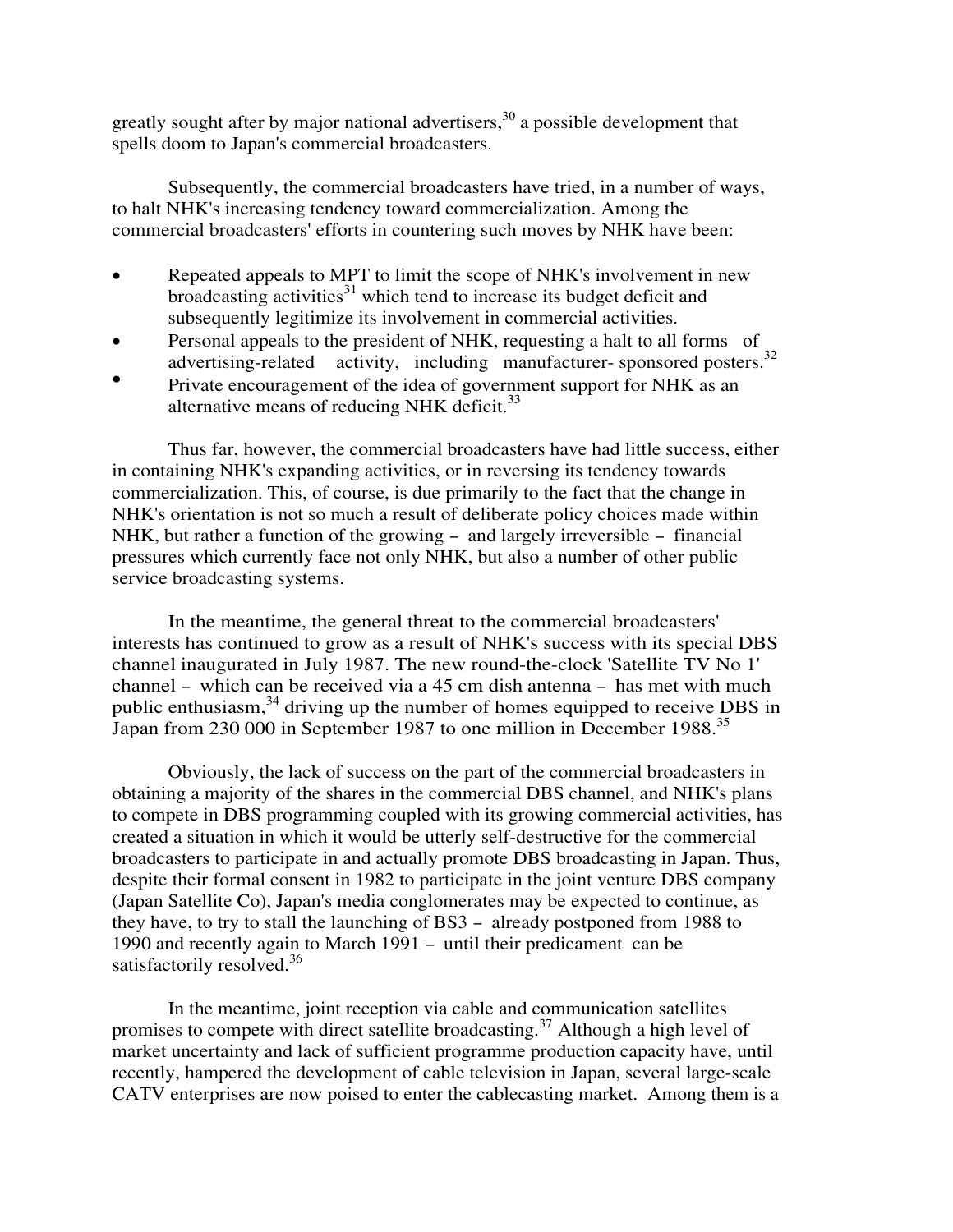giant big business-mass media joint venture, representing three major publishing houses, four media conglomerates, some of Japan's largest financial combines (Mitsubishi, Marubeni, Ito-Chu, and Nissho Iwai), and a variety of other media companies and prominent businesses.<sup>38</sup> Another is a joint venture between nearly 20 Japanese and American companies, including the Tokyo Broadcasting Company, NHK Enterprises, Dentsu (Japan's largest advertising company), and such US film giants as Viacom, HBO, Columbia Pictures, and Twentieth Century Fox.<sup>39</sup> While the ultimate success of these ventures is difficult to predict, it is true that the greater economic efficiency of joint reception via CS+CATV, arising from its ability to provide a much larger number of channels for considerably lower cost, gives joint reception a formidable competitive edge over direct satellite broadcasting. Should pay-cable ultimately grow into a healthy business in Japan by the time BS3 is scheduled to be launched in 1991, direct satellite broadcasting in Japan may come to face increasing questions of commercial feasibility.

Despite the obstacles posed in the path of DBS development in Japan by the conflict of interest between NHK and the commercial broadcasters (and the potential competition from CS+CATV), however, the role of Japan's DBS programme in serving the country's overall industrial policy continues to provide strong impetus to MPT's efforts toward its successful implementation.

Thus far, the programme has served the country's industrial objectives well. Not only has the DBS programme enabled Japan to develop extensively its space manufacturing capability, it has also resulted in the development by Japanese manufacturers of a variety of new DBS- related technologies, including smaller and more economical satellite dish antennas.

Another important technological component of the DBS programme has been NHK's successful experimentation with high-definition broadcasting via DBS. Using BS2a, in 1984 NHK pioneered a new system called MUSE (Multiple Sub-Nyquist Sampling Encoding), with which a single satellite channel can transmit high-definition programmes. Should NHK ultimately succeed in getting its standard adopted globally, this would give the Japanese manufacturers a considerable head-start in the competition to capture the world's lucrative HDTV market.

Based on these important industrial policy considerations, efforts towards DBS development in Japan are likely to continue full-force. Given the level of influence exercised by Japan's mass media conglomerates in all matters of Japanese media policy, however, an ultimate resolution of the conflict between NHK and the commercial broadcasters continues to remain a major prerequisite to the successful implementation of Japan's DBS programme.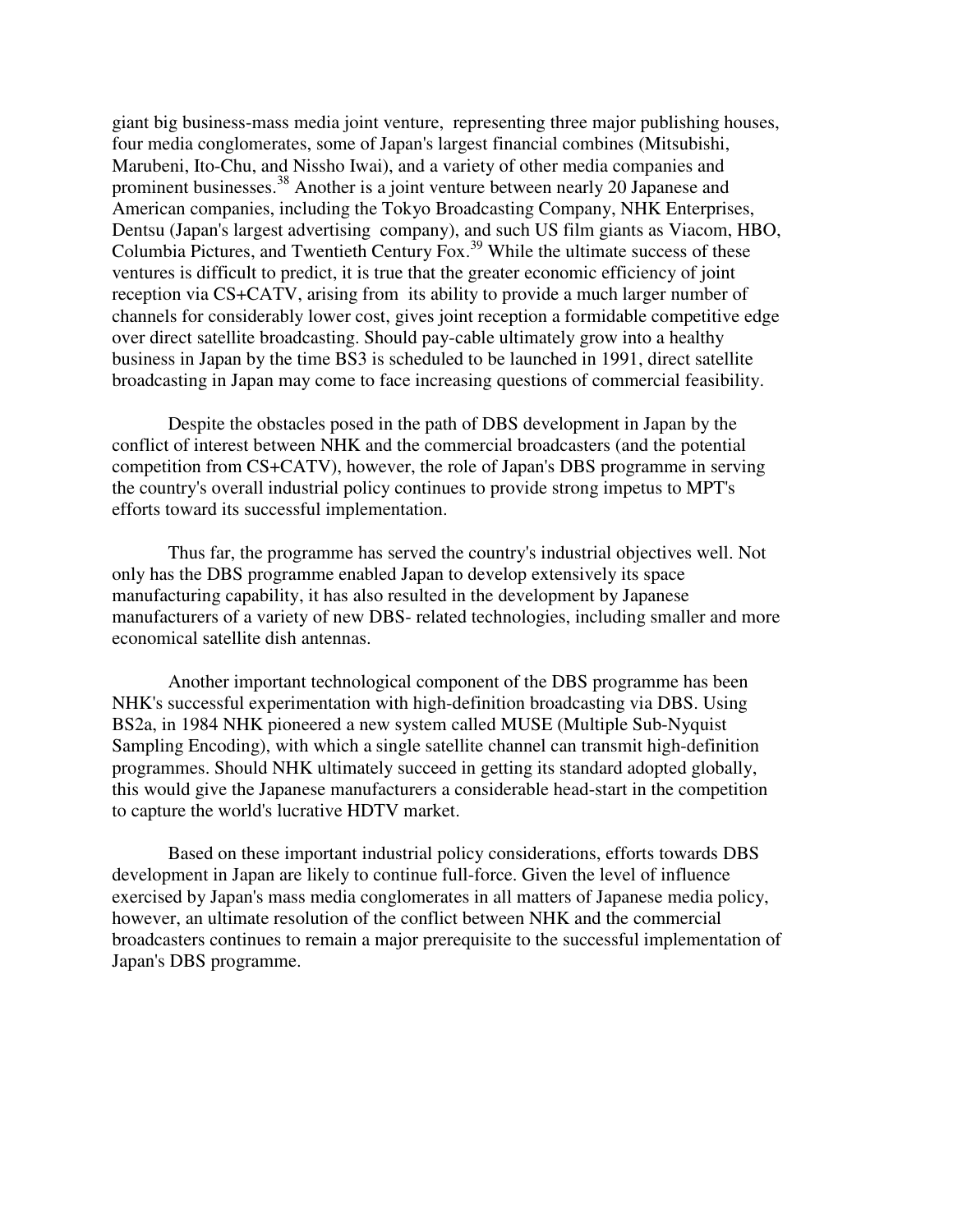## Footnotes:

l

<sup>1</sup> The Broadcasting Corporation of Japan, NHK, was first established in 1926, and was reorganized in 1950 based on a new Broadcast Law designed to insulate it from government control. The new law provided for a 12-member board of governors and established a receiver fee system as NHK's principal source of revenue. Commercial broadcasting was established in Japan shortly thereafter, in 1951. Although the competition between NHK and the commercial broadcasters has been fierce, NHK has been able to maintain a leading position in Japanese broadcasting. Currently, NHK maintains two television networks (General TV and Educational TV), two medium-wave radio networks, and one VHF-FM network, and also operates Japan's external broadcasting station (Radio Japan). In addition, since 1978 NHK has been in charge of Japan's experimental satellite broadcasting service.

2 James White, 'NHK hits serious deficit', *Screen International,* 1 June 1985, p 40.

 $3$  According to regulations, the level of investment by a newspaper enterprise in a television station cannot exceed 10% of the station's shares. Actual cross-media ownership by the media conglomerates, however, substantially exceeds the limits in broadcast regulation. Using a variety of means, including investment through 'sister companies', the media conglomerates hold up to 50% share in their affiliated television stations.

<sup>4</sup> According to regulations, the same individual cannot be the president of more than one mass media enterprise

5 Personal interview with Takeshi Maezawa, Senior Editor, *The Yomiuri Shimbun,* 2 May 1986

<sup>6</sup> Personal interview with Yoshioki Ashida, Secretariat, New Electronic Media Division, Dentsu Inc, 20 June 1986

7 Jiro Maeda, 'Japan's space development program', *Media Asia,* Vol. 8, No 3, 1981, p 125

8  *Dentsu: Japan Marketing/Advertising Biannual,* 'Broadcasting Satellite', No 19, July 1981

9 *Ibid*

<sup>10</sup> NHK begins 24-hour satellite programming', *The Daily Yomiuri,* 24 July 1987.

<sup>11</sup> *Op cit* Ref 7, p 126

<sup>12</sup> *Ibid,* p 131.

<sup>13</sup> Kazuhiko Goto, 'Japanese project for direct broadcasting satellite service', *Studies of Broadcasting,* March 1983, p 26.

<sup>14</sup> Roya Akhavan-Majid, 'Telecommunications policy-making in Japan, 1970-1987: a case study in Japanese policy-making structures and process', Doctoral Dissertation, University of Minnesota, 1988

<sup>15</sup> 0p *cit* Ref 13, pp 31-3

<sup>16</sup> *Ibid,* p 40.

<sup>17</sup> Such 'unexpected' turns of events are not at all uncommon in the context of the Japanese decision-making process, where a sense of vagueness is bound to prevail until all negotiations are completed and the compromise process is finalized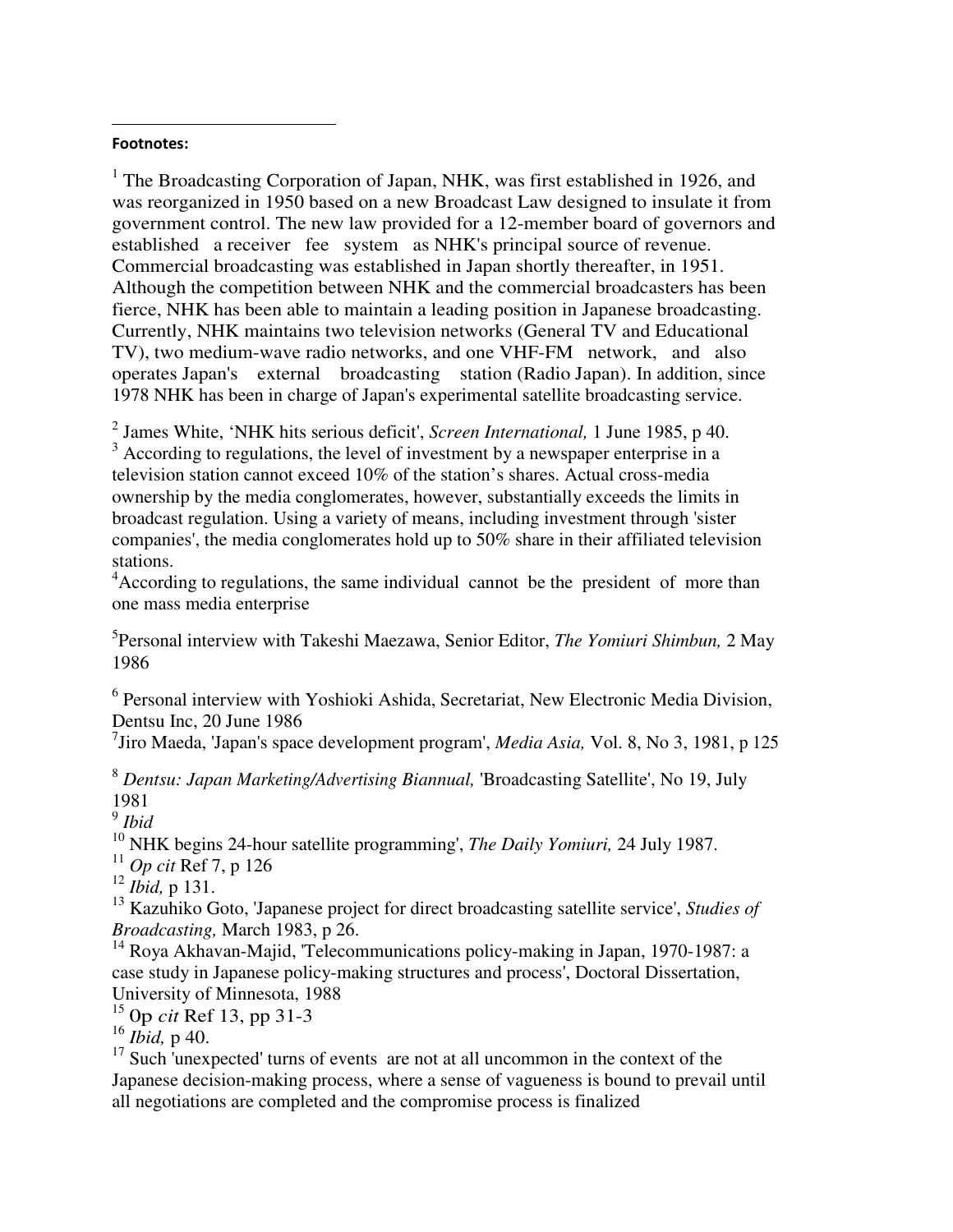<sup>18</sup> Kouichi Kobayashi, 'New media in Japan today', *Studies of Broadcasting,* March 1985, p 14.

<sup>19</sup> Personal interview with Sakae Ishikawa, Senior Researcher, Broadcasting Culture Research Institute, NHK, 27 June 1986.

 $20$  This was so particularly in view of the fact that, should the joint venture DBS be forced to accept advertising for lack of sufficient pay-television revenue, the commercial broadcasters would, in effect, be trading their 100% share of the advertising profit for 19% every time an advertisement was aired on the direct broadcast satellite. Also see *op cit* Ref 18, p 14.

<sup>21</sup> *Nihon Shimbun Kyokai News Bulletin,* Vol. 10, No 3, September 1987, p 6.

 $22$  Personal interview with Kazuhiko Goto, Professor of Mass Communication, Tokiwa University, 6 December 1985

<sup>23</sup> 0p *cit* Ref 2, p 40.

l

 $24$  Personal interview with Izumi Tadokoro, Director, Development Department, Japan Newspaper Publishers and Editors Association, 13 September 1985

<sup>25</sup> Keiji Shima leads NHK into forward- thinking era', *Variety,* 9 October 1985, p 76.

<sup>26</sup> *About Japan Series: Japan's Mass Media,* published by Foreign Press Center, Tokyo, Japan, March 1986, p 85.

<sup>27</sup> Yoshinaga Ishii, 'The new media and public broadcasting service', *Studies of Broadcasting,* March 1985, p 87

<sup>28</sup> Personal interview with Kenshiro Otani, Senior Researcher, Broadcast Culture Research Institute, NHK, 8 August 1985

<sup>29</sup> Personal interview with Masayuki Kurasawa, Secretariat, National Association of Commercial Broadcasters, 13 September 1985.

 $30$  Ibid.

<sup>31</sup> Personal interview with Izumi Tadokoro, 6 June 1986.

<sup>32</sup> Personal interview with Masayuki Kurasawa, 13 September 1985.

<sup>33</sup> Correspondence with Minoru Tamura, Senior Researcher, Broadcasting Culture Research Institute, NHK, 27 June 1986.

<sup>34</sup> Because of its 'experimental' status, the channel is currently being received for no additional fee. A new DBS fee, however, is expected to go into effect in 1990, pending formal authorization by the Diet.

<sup>35</sup> *Nihon Shimbun Kyokai News Bulletin,* Vol. 11, No 3, September 1988, p 7.

<sup>36</sup> At the time of this writing, efforts toward the resolution of existing conflicts continue in the context of a new Group to Study the Future of Satellite Broadcasting established by MPT in July 1988, representing the commercial broadcasters, NHK, Japan Editors and Publishers Association, and Japanese big business and advertising interests. See *Nihon Shimbun Kyokai News Bulletin,* September 1988.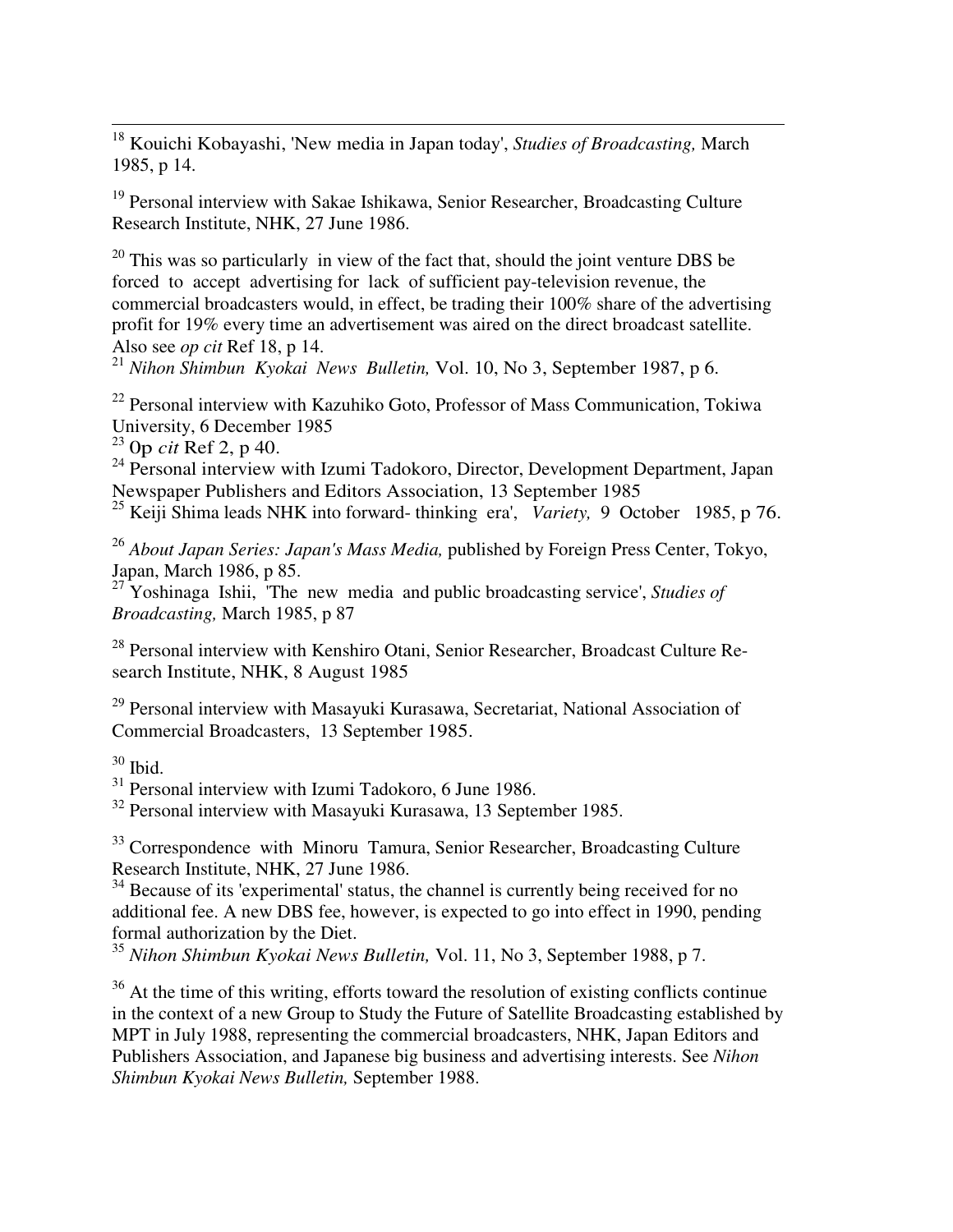<sup>37</sup> Personal interview with Yashiro lyoda, Senior Researcher, The Institute of National Association of Commercial Broadcasters, 9 May 1986. Personal interview with Hisao Aoki, Director, International Relations, National Association of Commercial Broadcasters, 9 May 1986. Also, personal interview with Kazuhiko Goto, 6 December 1985.

<sup>38</sup> 'CATV Zigyo, lpponka', *Yomiuri Shimbun,* 6 June 1986.

<sup>39</sup> 'Progress of Japan's cable plans eyed by U.S. majors', *Variety,* 23 December 1986. Also see 'Tohokushinsha topper denies premier cable link in Japan', *Variety,* 26 January 1987. Also, Graham Wade, 'Cable gets moving', *TV World,* Vol. 9, No 2, February 1986, p 1. These ventures clearly exemplify the trend in Japan towards increasing media concentration and conglomeration and a growing integration by the Japanese media into the big business power structure.

## Personal Interviews

l

Yoshioki Ashida, Secretariat, New Electronics Media Division, Dentsu Inc, 20 June 1986.

Hisao Aoki, Director, International Relations, National Association of Commercial Broadcasters, 9 May 1986.

Kazuhiko Goto, Professor of Mass Communication, Tokiwa University, 6 December 1985, 12 March 1986, 4 April 1986, 24 June 1986.

Norimasu Hasegawa, Director, International Affairs Division, Communications Policy Bureau, Ministry of Posts and Telecommunications, 8 August 1985.

Syoji Higuchi, Staff Member, New Media Systems Project Division, Hitachi Ltd, 20 June 1986.

Yujiro lnada, Political Reporter, Ministry of Posts and Telecom Press Club, *The Yomiuri Shimbun,* 14 March 1986.

Yoshinaga Ishii\*, Controller, New Media Development Headquarters, NHK, 20 June 1985.

Sakae Ishikawa, Senior Researcher, Broadcasting Culture Research Institute, NHK, 18 April 1985, 8 August 1985, 7 March 1986, 9 May 1986, 27 June 1986.

Yashiro lyoda, Senior Researcher, The Institute of National Association of Commercial Broadcasters, 12 July 1985, 9

May 1986.

Kimihiko Iwasaki, Deputy Director, New Media Center, Kyodo News Service, 7 February 1985.